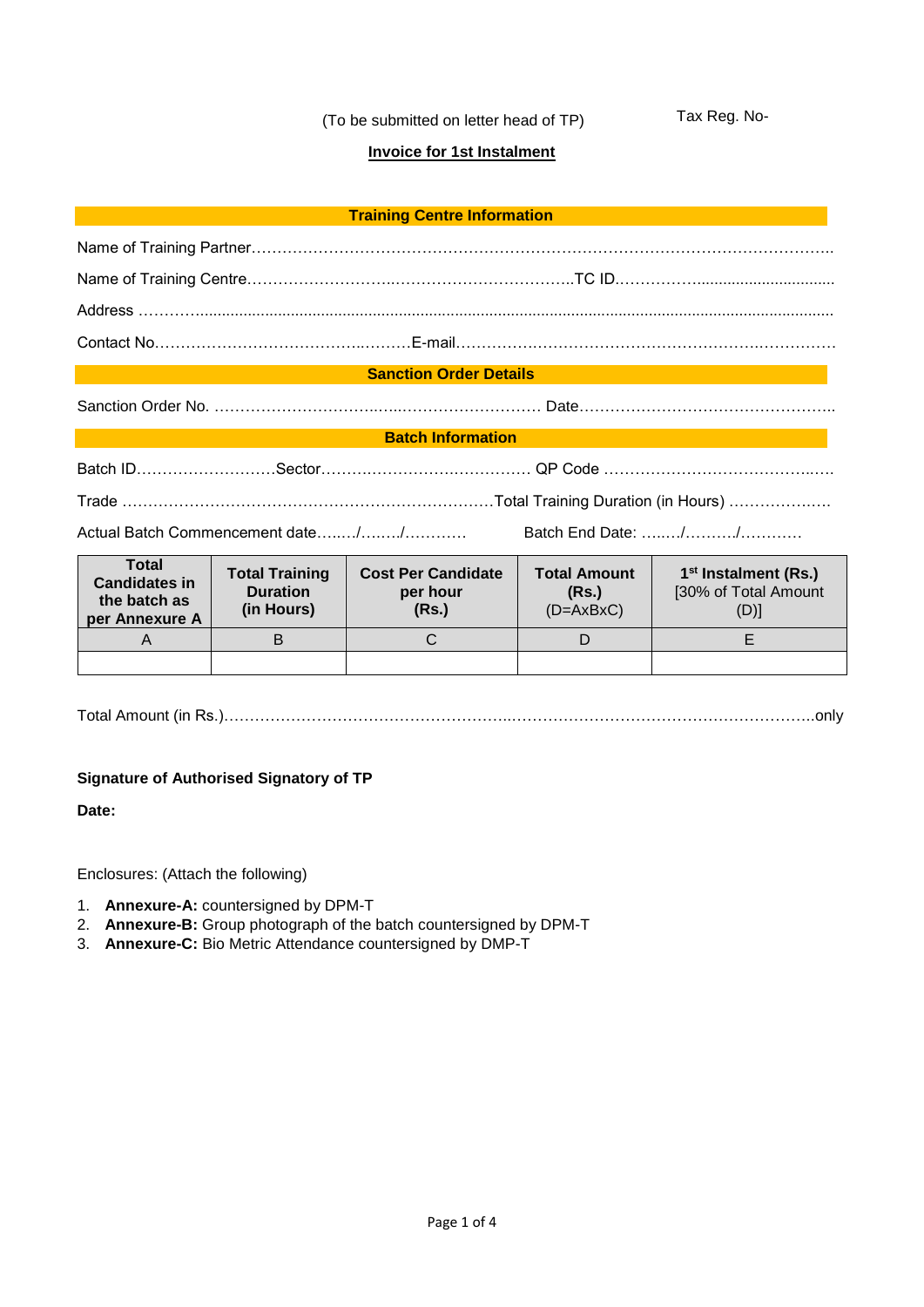## **Annexure-A**

# **Details of Candidates in the Batch**

| SI No                   | Unique ID<br>(As per ASDM portal) | <b>Name of the Candidate</b> |
|-------------------------|-----------------------------------|------------------------------|
| $\mathbf{1}$            |                                   |                              |
| $\boldsymbol{2}$        |                                   |                              |
| $\overline{3}$          |                                   |                              |
| $\overline{\mathbf{4}}$ |                                   |                              |
| $\overline{5}$          |                                   |                              |
| $\,6$                   |                                   |                              |
| $\overline{\mathbf{7}}$ |                                   |                              |
| $\bf8$                  |                                   |                              |
| $\boldsymbol{9}$        |                                   |                              |
| 10                      |                                   |                              |
| 11                      |                                   |                              |
| 12                      |                                   |                              |
| 13                      |                                   |                              |
| 14                      |                                   |                              |
| 15                      |                                   |                              |
| 16                      |                                   |                              |
| 17                      |                                   |                              |
| 18                      |                                   |                              |
| 19                      |                                   |                              |
| 20                      |                                   |                              |
| 21                      |                                   |                              |
| 22                      |                                   |                              |
| 23                      |                                   |                              |
| 24                      |                                   |                              |
| 25                      |                                   |                              |
| 26                      |                                   |                              |
| 27                      |                                   |                              |
| 28                      |                                   |                              |
| 29                      |                                   |                              |
| 30                      |                                   |                              |

**Signature of Centre In-charge of the Training Centre Verified and countersigned by DPM-T**

**Signature of Authorised Signatory of TP with seal Date:**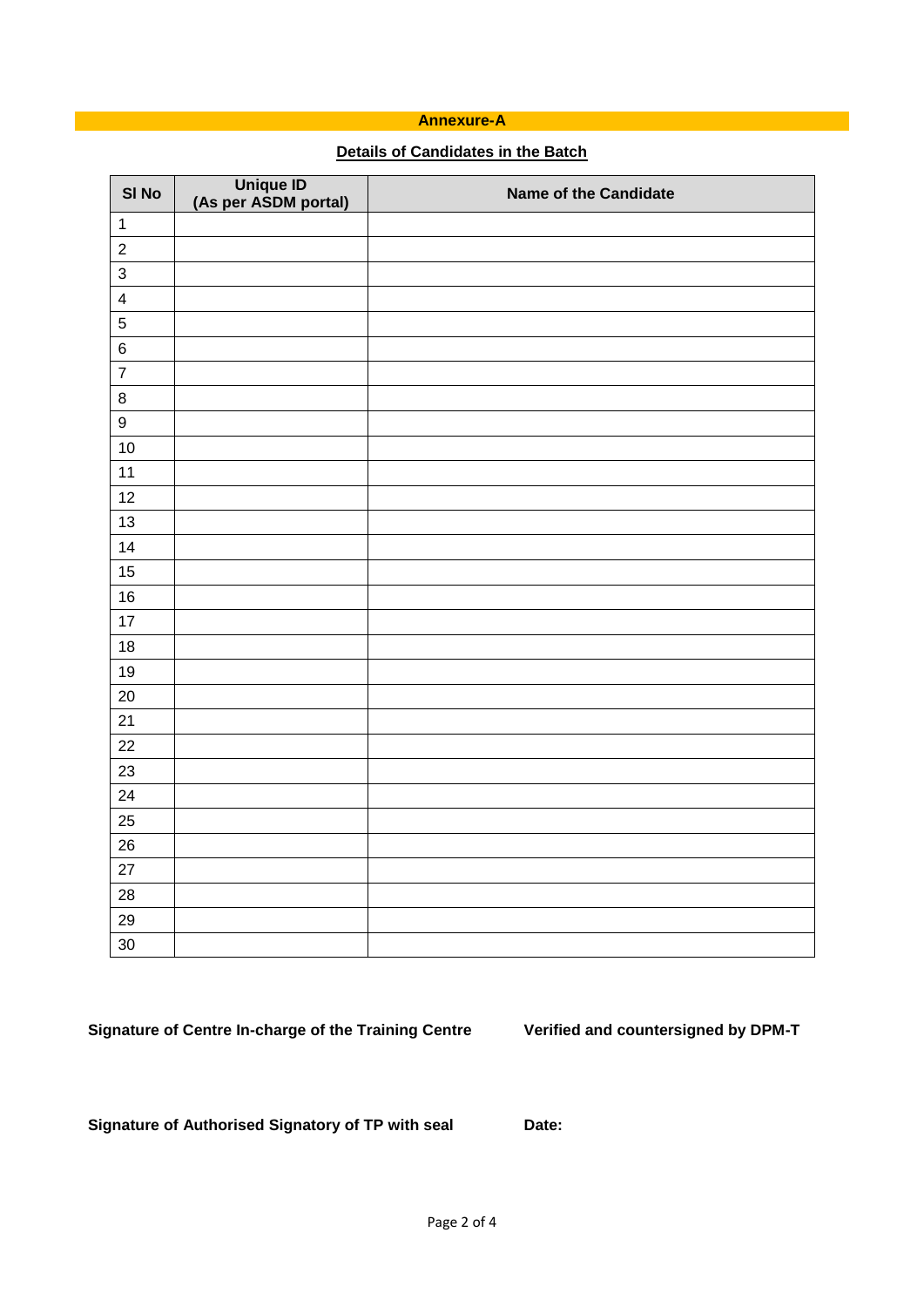**Annexure-B**

**Group Photograph of the Batch** 

Note: Faces of each candidate should be clearly visible

**Signature of Centre In-charge of the Training Centre Verified and countersigned by DPM-T**

**Signature of Authorised Signatory of TP with seal Date:**